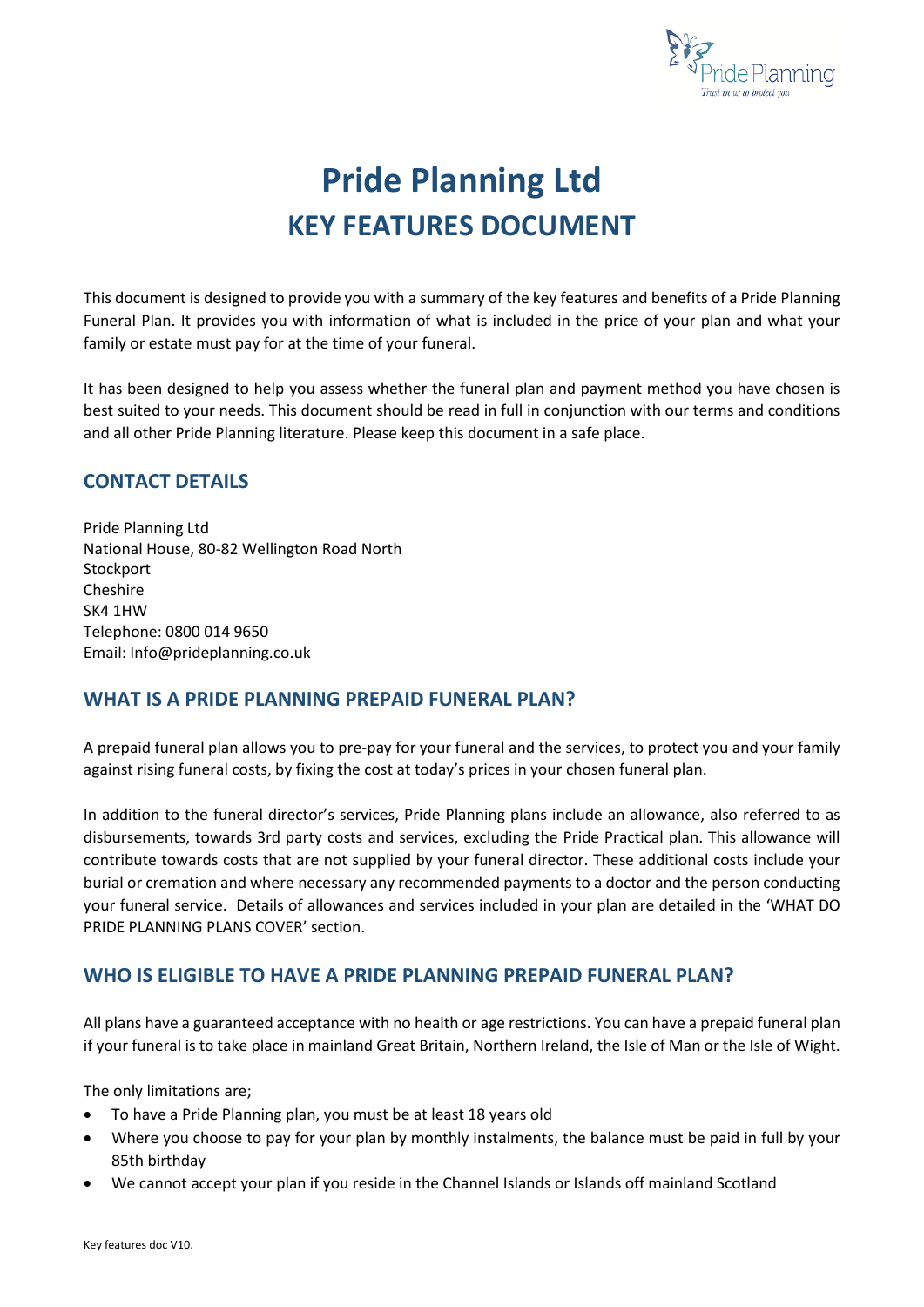

# **WHAT DO PRIDE PLANNING PLANS COVER?**

All our plans guarantee to cover the funeral director's professional services which include at a minimum, but are not limited to;

| <b>OUR FUNERAL PLANS</b>                                                                        | <b>Pride</b><br><b>Practical</b> | <b>Pride</b><br><b>Simplified</b> | <b>Pride</b><br><b>Essential</b> | <b>Pride</b><br><b>Plus</b> |
|-------------------------------------------------------------------------------------------------|----------------------------------|-----------------------------------|----------------------------------|-----------------------------|
| Attending to all necessary funeral<br>arrangements                                              |                                  |                                   |                                  |                             |
| Removal of the deceased to<br>funeral directors premises within<br>normal working hours         |                                  |                                   |                                  |                             |
| Advice on certification and<br>registration                                                     |                                  |                                   |                                  |                             |
| Preparation and care of the<br>deceased prior to funeral                                        |                                  |                                   |                                  |                             |
| Use of the chapel of rest for<br>viewing arrangements                                           |                                  |                                   |                                  |                             |
| Coffin type                                                                                     | <b>Standard</b>                  | <b>Standard</b>                   | <b>Standard</b>                  | <b>High</b><br>quality      |
| Attendance of the conductor and<br>bearers                                                      |                                  |                                   |                                  |                             |
| Provision of hearse and limousine<br>direct to crematorium or cemetery                          |                                  |                                   |                                  |                             |
| <b>Following limousines</b>                                                                     | X                                | X                                 | 1                                | $\overline{2}$              |
| All funeral staff required to<br>conduct the service                                            |                                  |                                   |                                  |                             |
| A list of mourners that sent flowers                                                            | X                                |                                   |                                  |                             |
| Allowance towards third party<br>costs;<br>Cremation or Interment, Doctor<br>and Minister costs | X                                | £1,000                            | £1,000                           | £1,000                      |
| <b>National Bereavement Service</b><br>confidential bereavement<br>counselling                  |                                  |                                   |                                  |                             |
| <b>National Bereavement Service</b><br>legal and financial advice                               |                                  |                                   |                                  |                             |

 *\*Please Note: All funeral plan prices are correct based on prices from May 2019.*

# **WHAT DO OUR PLANS NOT COVER?**

#### **All Plans - extra services**

Our plans do not cover any extra services that are not outlined in the table, for example and are not limited to;

- Flowers
- **Catering**
- The wake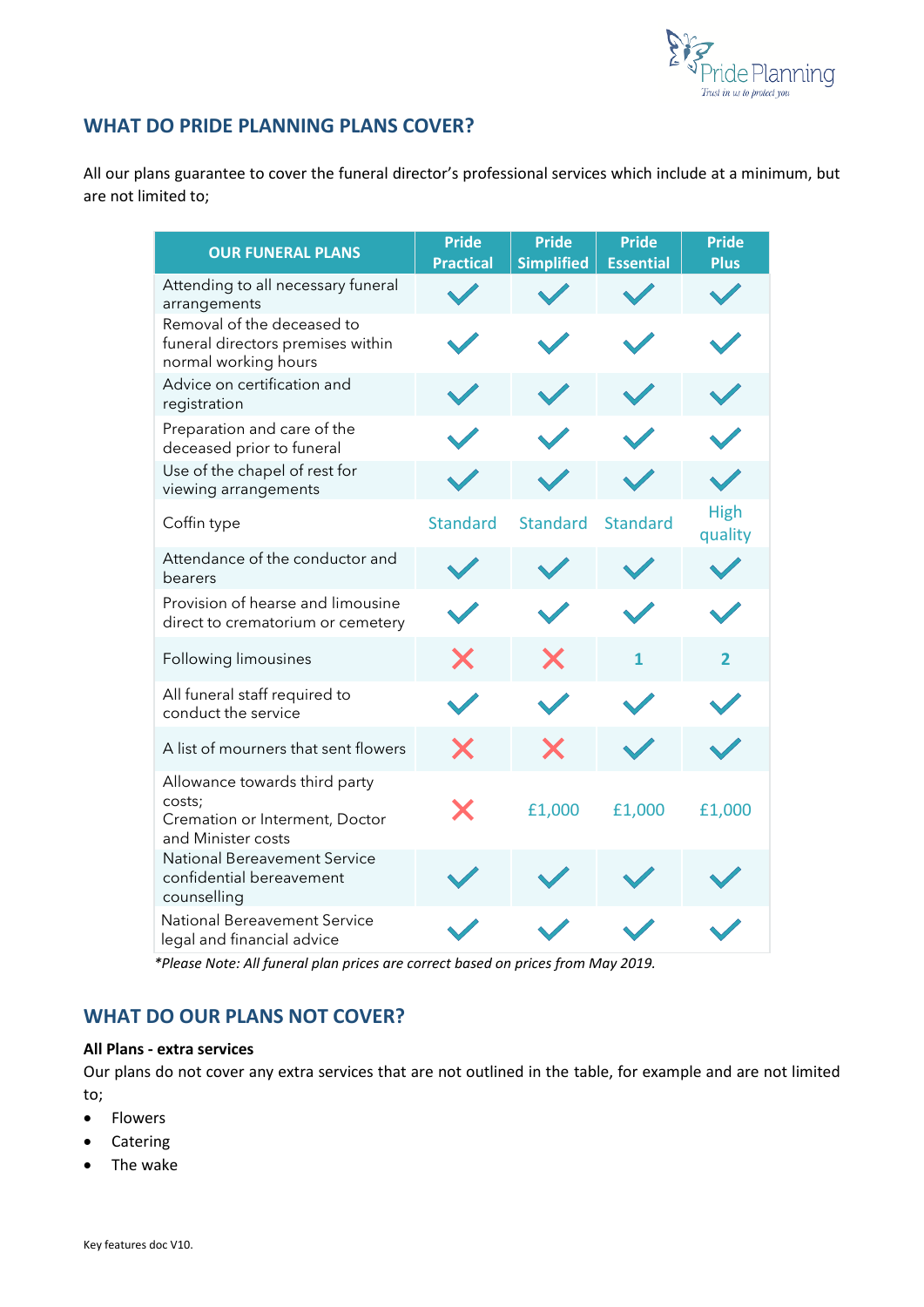

- Burial plots
- Additional or bespoke cars/transport
- Specialist coffin types
- Repatriation outside of the UK or conveyance where greater than 25 miles
- **Embalming**
- Removal of surgical items

Any additional services added to the plan or any special requests that have an associated cost, will be charged as an extra if pre-paying and will be payable in addition to the list plan price OR direct to the funeral director if added at the time of need.

#### **Disbursements or third party Costs**

Disbursements are the payments associated with the funeral that the funeral director pays on your behalf. These include the cremation or cemetery fee, Doctor's fee and Minister's fee. Where your plan covers, disbursement costs up to an agreed limit, this allowance will increase annually from the anniversary of your joining date, in line with increases in the Consumer Prices Index (CPI).

There may be instances where the disbursement allowance does not fully cover the costs of the disbursements at the time of your funeral. This could happen if you live in an area where disbursement costs are high or rise much more than the increase in CPI.

If the actual disbursement allowance plus the annual uplifts of CPI set aside are less than the disbursements at the time of need; the balance will be payable direct to the funeral director by your nominated representative, family or estate.

#### **Other Charges**

There may be additional charges payable to Pride Planning or the funeral director at time of need, which will be payable where the following events occur;

- The funeral and/or the place from which your body is to be collected is more than 25 miles from your funeral director's premises or outside of normal working hours
- You choose a crematorium which is more than 25 miles from your funeral director's premises
- The duration of your required funeral service is significantly longer than the average service and allocated time
- You pass away outside of the UK, to cover the costs of bringing you back to an airport or port in the UK (repatriation)
- Any additional charges that are passed to us due to changes in regulations, tax, laws or generally accepted practice
- If at the time of need your body does not fit the standard coffin sizes available and a specialist coffin is required. This also applies to extra funeral staff being required. The additional charges/services/goods will be discussed directly with the nominated representative, by the funeral director

The above list is not exhaustive, but in all instances any additional charges will be in agreement with you or your nominated representative, and are payable to the funeral director.

#### **Burial Plots**

None of our plans cover the purchase of a burial plot, you will be required to arrange and pay for this directly. If you already have a burial plot or later purchase one, please make us aware and we will be happy to store the details of this information along with all of your other special requests.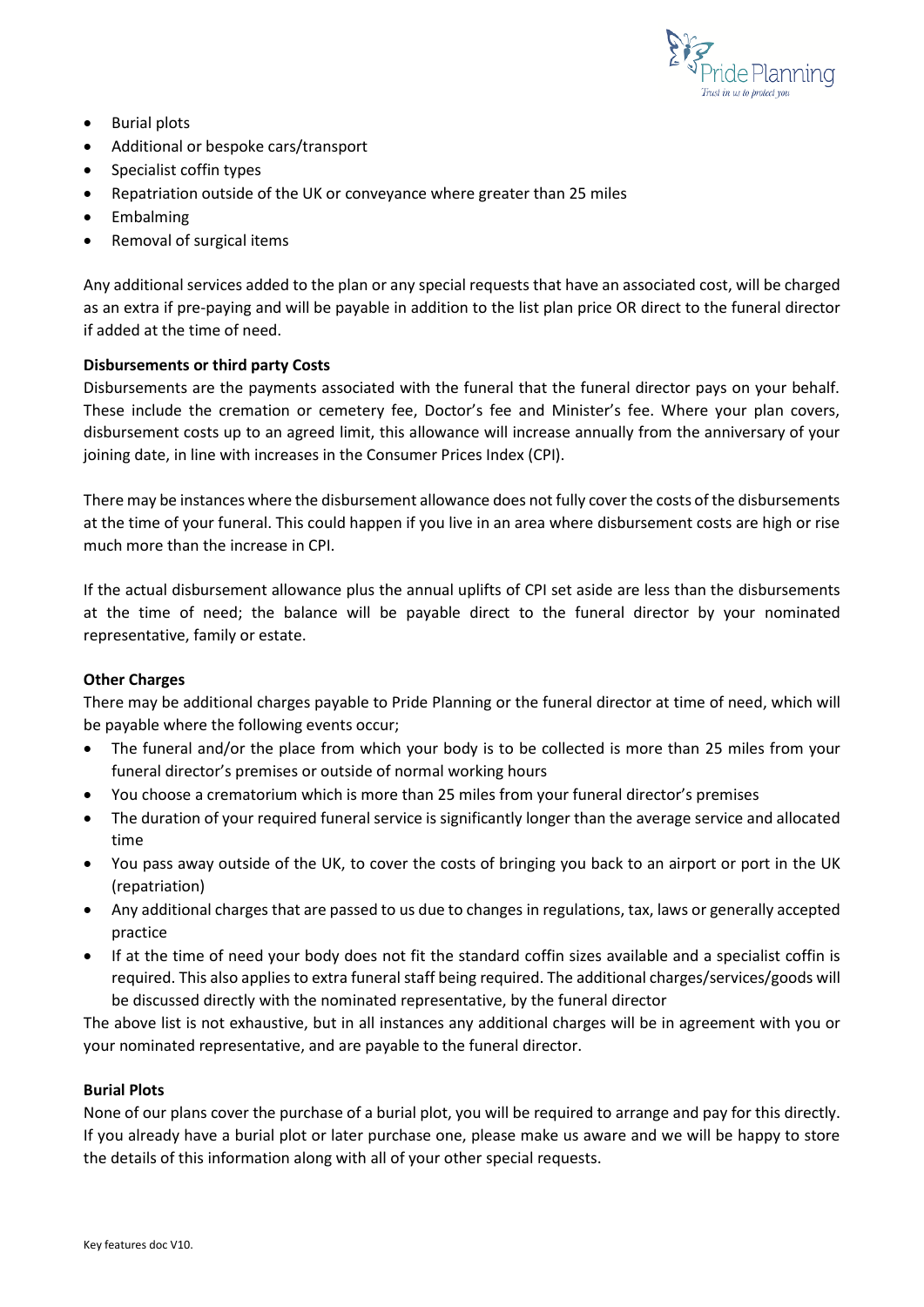

### **HOW MUCH DO PRIDE PLANNING PLANS COST?**

Pride Planning's prepaid funeral plans are designed to meet our clients different requirements, wishes and budgets. All prices can be found in our welcome pack, including the price of your chosen plan, its repayment term and any monthly instalment amounts.

## **HOW CAN I PAY FOR A PLAN?**

You can make a single payment to pay the plan off in full or you may prefer to spread the cost of your plan over monthly instalments.

#### **Spreading the cost**

Once you have paid your initial deposit, you may wish to spread the cost of your plan and pay by monthly instalments. This can be paid over an agreed period of between 12 and 120 months (1 and 10 years), depending on your requirements and your age.

For any plans paid over a period of 12 months (1 year) to 120 months (10 years), an instalment fee of 4.7% per annum will be payable annually from month one and will be included in your monthly payments. Any plans paid within the term agreed at the onset of 12 months or less, are instalment fee exempt.

#### **PAYMENT METHODS**

We accept all major debit and credit cards (excluding AMEX), bank transfers, standing orders, giro or cheque payments. Should you wish to pay via bank transfer or standing order, the account information is as follows;

| Barclays Bank Plc               |  |  |
|---------------------------------|--|--|
| <b>Pride Planning Trust Ltd</b> |  |  |
| 60482188                        |  |  |
| $20 - 24 - 09$                  |  |  |
|                                 |  |  |

Please ensure that you include your plan reference and full name when making any payments.

### **WHAT HAPPENS IF I PASS AWAY BEFORE I HAVE FINISHED PAYING FOR MY PLAN?**

Your plan is not complete until we receive the last payment from you and your balance has been paid in full. If you die before the balance is paid in full, any remaining balance will become payable before the funeral services will be provided. Your nominated representative, or estate will need to pay this balance to complete the plan allowing for your funeral director to carry out their services as per your wishes.

If your nominated representative, pays the outstanding balance and completes your plan earlier than the planned term date, the future instalment fees due will be waivered for the remainder of this period (where applicable subject to your repayment term).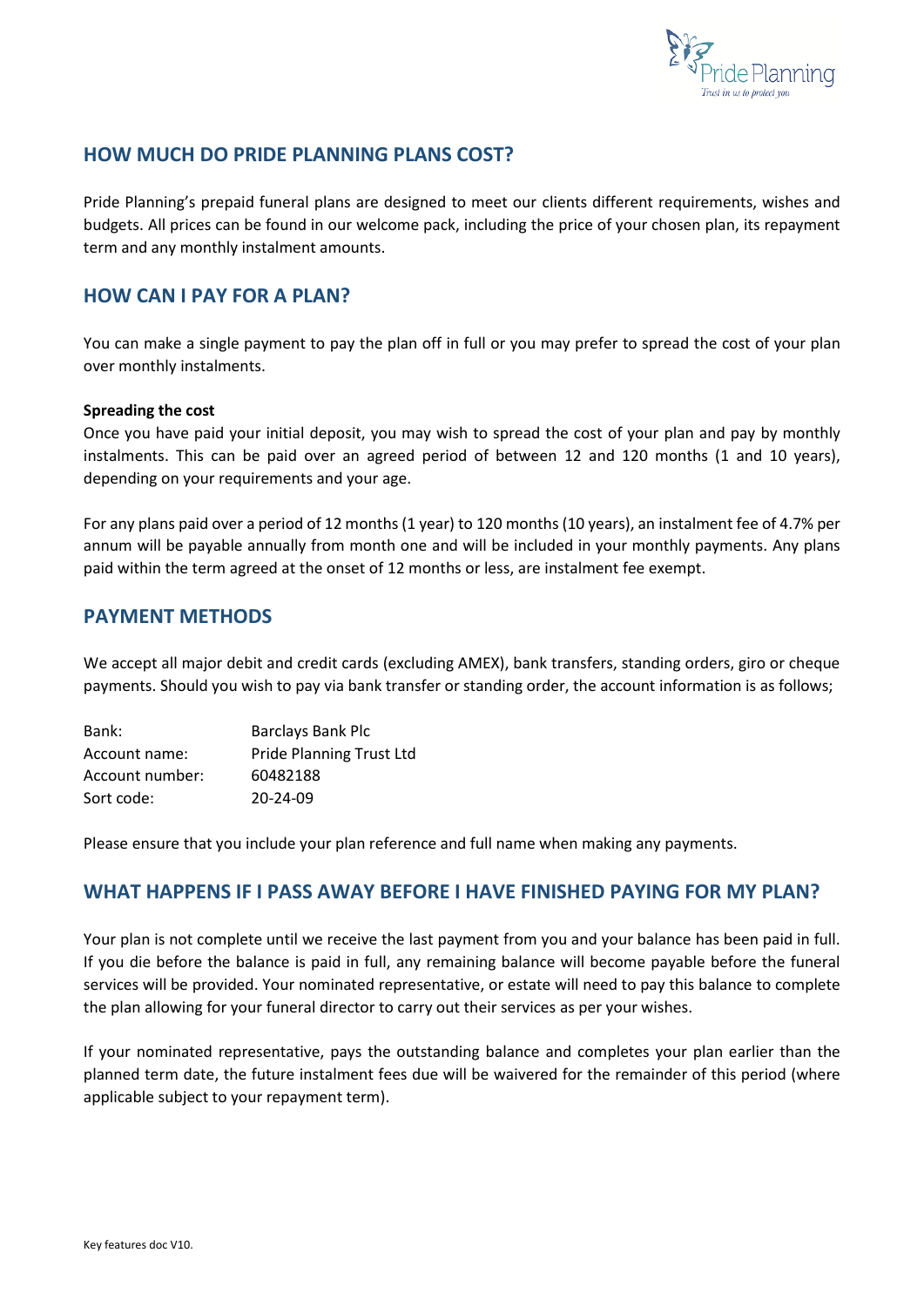

## **WHAT HAPPENS IF I MISS ANY PAYMENTS?**

If you stop paying your monthly instalments part way through the term of your plan, you have up to 60 days to reinstate your payments, in agreement with the Pride Planning team.

Following this 60 day period if you do not re-commence payments within 60 days of the date of your first missed Instalment, Pride planning reserve the right to close your Plan.

# **WHAT DOCUMENTS SHOULD I EXPECT TO RECEIVE FROM PRIDE PLANNING?**

At the start of your plan and following receipt of your deposit you will be issued a welcome pack, this will contain;

- An acknowledgement letter and company brochure, which will confirm full details and prices of your plan
- Our Terms and Conditions
- Our Complaints Code of Practice
- This Key Features document
- **Your nominated representative form**
- **A special request form**
- **A standing order mandate (if applicable)**

Please can you ensure to read all literature in full and return all documents listed in bold above in the pre-paid envelope which has been provided.

After 30 days, you will receive your plan certificate pack which will contain;

- Your plan overview, including any known special requests
- Your certificate of entitlement x 2
- Information on how to register a death
- An important information form

Please keep all documents safe and ensure that your nominated representative has a copy or knows the location of them.

#### **CAN I CHANGE MY PLAN AND/OR MY FUNERAL ARRANGEMENTS?**

Absolutely, this is your plan. If any of your special requests change, you would like to add to them or if there are any other changes about you, relevant to your plan, please update us by post, phone or e-mail. Once received, we will update your details and inform your funeral director of any changes.

If you wish to change your plan to include more or fewer services, we will be more than happy to conduct a plan review with you. Any review will consider the plan price list and charges prevailing at the time of your request and any money paid to date.

## **CAN I CHOOSE OR CHANGE THE FUNERAL?**

If you have a preferred funeral director, please let the team know as we will endeavour to secure your plan with them. We will make reasonable efforts to request that the funeral director agrees the plan and its services at the original price. However, we can't always promise this as they might require extra money to accommodate your plan, if so, we will inform you of any extra costs and review your plan accordingly.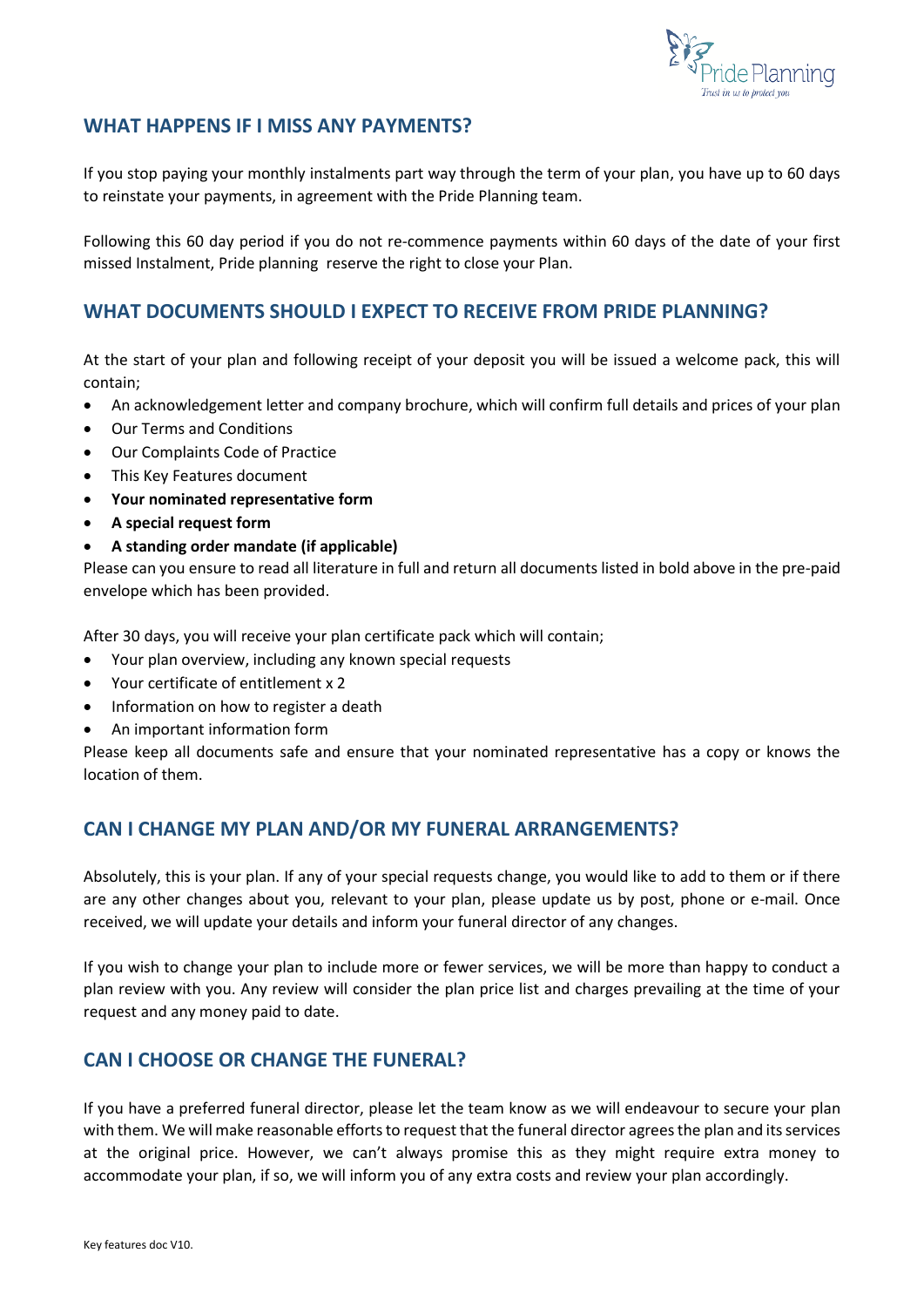

If in the unlikely circumstances they will not accept your plan, in agreement with you we will allocate you a reputable funeral director from our approved and trusted panel.

# **HOW DOES MY NOMINATED REPRESESTATIVE CLAIM?**

When you pass away your nominated representative / personal representative should telephone the funeral director, details are included in your certificate of entitlement. Alternatively, they can call Pride Planning on 0800 014 9650.

# **HOW IS MY MONEY PROTECTED?**

All client monies are paid into the Pride Planning Trust. The Pride Planning Trust is an independent trust fund for funeral plan providers; Pride Planning Ltd and approved agents of Pride Planning Trust. The purpose of the trust is to safeguard client money. By being independent, client money is totally protected and when the time comes, the funeral directors will receive prompt payment direct from the trust.

The Pride Planning Trust is held by Barclays Bank Plc, and is managed by a majority independent panel of qualified Trustees, along with independent key professionals including international Fund Managers Investec and Quilter Cheviot, actuarial services provided by Embark Actuarial, award winning Chartered Accountants and Business Advisors Kay Johnson Gee (KJG LLP), and one of the UK's top law firms Pinsent Masons LLP. The Trustees manage the trust's funds on behalf of our plan holders and safeguard future payments to funeral directors.

# **WHAT HAPPENS IF MY FAMILY OR REPRESENTATIVE DOESN'T USE MY PLAN?**

If the plan is not claimed until after your funeral has been arranged or if your nominated representative or executor chooses not to use the funeral director allocated within your plan, they can by request of a refund and upon providing a copy of your death certificate, they will receive a refund of the original amount paid for the plan minus the cancellation fee.

# **CAN I CANCEL MY PLAN?**

To receive a refund of any payments made you must cancel the plan within the 30-day cooling off period quoted in your terms and conditions; clause 12. If you cancel your plan after the cooling off period you may be entitled to a refund of any monies paid, minus a £595 cancellation fee. Where you have paid less than the fee quoted, no refund is payable.

# **WHAT HAPPENS IF PRIDE PLANNING LTD CEASE TRADING?**

As all money paid towards your plan is paid into the secure trust account, the money for your funeral would remain protected as it is kept separate from Pride Planning Ltd.

In the unlikely event that Pride Planning was to close, it may unfortunately mean that Pride Planning wouldn't be able to provide the funeral services that we had initially promised to supply. If in the unlikely event of this happening the funds held in Pride Planning Trust would be protected and under the control of the